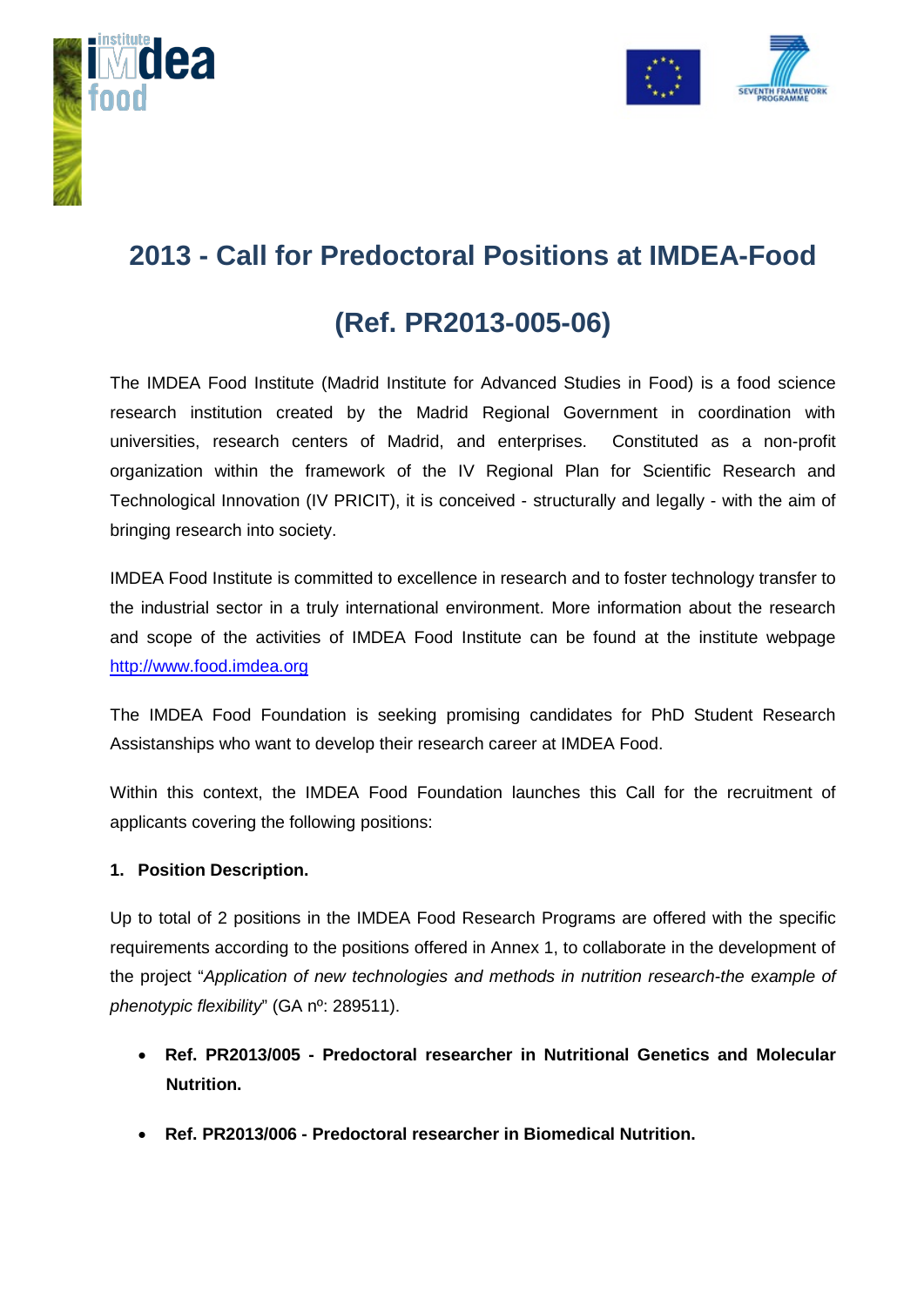



#### **2. Conditions**

Selected candidate will be given a full-time one-year renewable contract according to standard regulations in Spain till the end of the project. Level and salary are commensurate with qualifications and experience.

The incorporation of the candidate to the IMDEA Food Institute is expected to be immediately after the selection process.

#### **3. Evaluation and selection of candidates.**

Candidates will be selected based on the profiles described in Annex 1 as appropriately outlined in their CV by a Selection Committee composed by IMDEA Food Direction and scientist staff. Ad-hoc experts could be participating in the process. If necessary, personal interviews will be scheduled with all or some of the pre-selected candidates.

#### **4. Application.**

Interested candidates should apply by email to [rrhh.alimentacion@imdea.org,](mailto:rrhh.alimentacion@imdea.org) before **17:00 p.m. (local time) on 22th October, 2013.**

The applications should include:

- 4.1. Their Curriculum Vitae (including a *cover letter* with the *Reference of the post* they are interested)
- 4.2. The electronic Form (excel form) available at the Institute´s website: <http://www.food.imdea.org/careers/predoctoral-researchers>

The results of the selection will be published in the IMDEA Food Institute's web page [http://www.alimentacion.imdea.org](http://www.alimentacion.imdea.org/) and the selected candidate will be notified by e-mail. The selected candidate will receive a contractual offer and - if he/she agrees with it - must accept it within five (5) days after notification.

#### **5. Data Protection Policy.**

Pursuant to the provisions of Organic Law 15/1999 of 13 December, of Personal Data Protection, and Royal Decree 1720/2007 of 21 December, approving the regulations that develop Organic Law 15/1999 of 13 December, of Personal Data Protection, we inform you that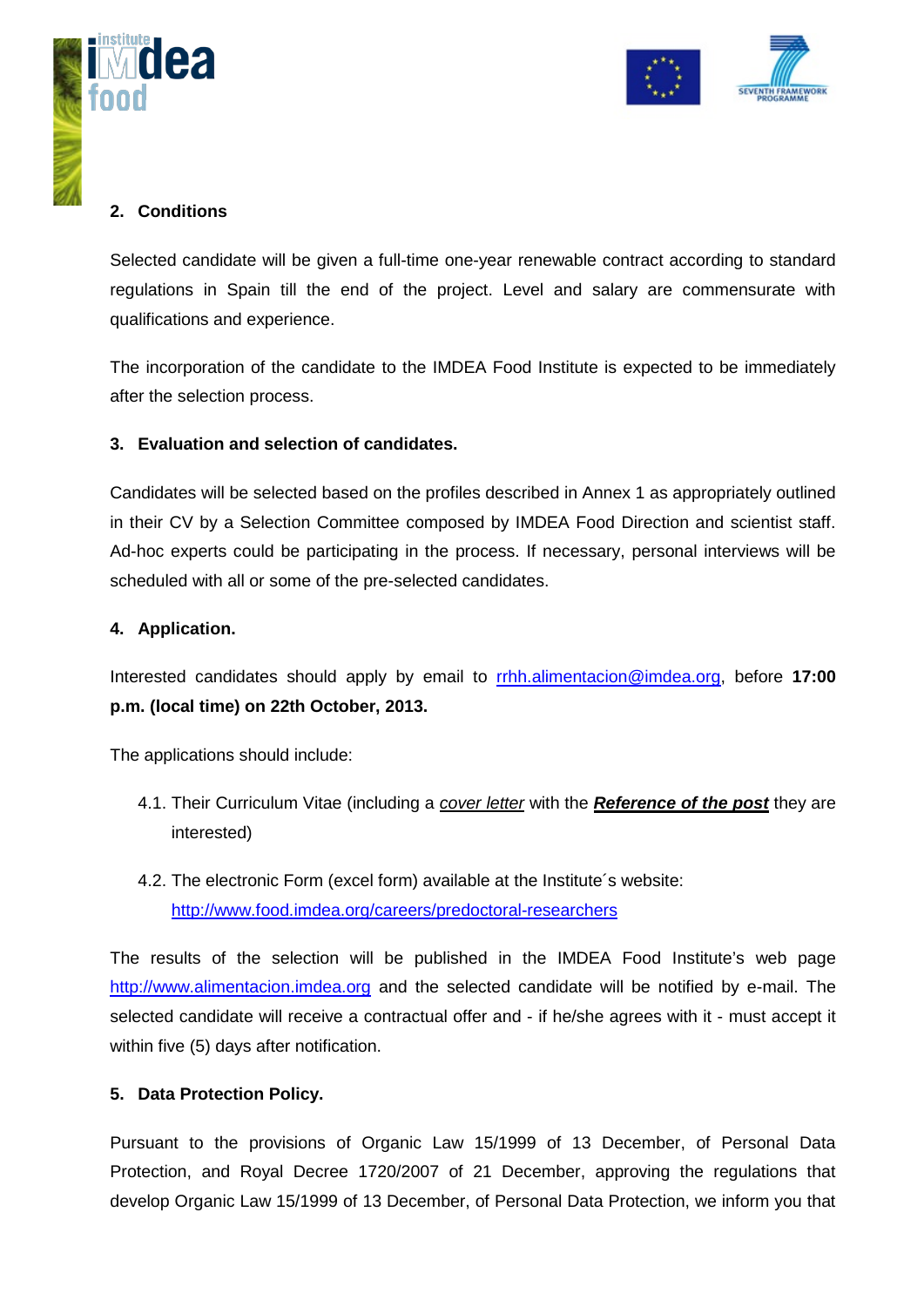



the personal data contained in the CV you sent us will be recorded in a file for which the IMDEA FOOD FOUNDATION with registered office at Ctra. Cantoblanco, 8-Post Code 28049 Madrid (Spain), with the sole purpose of carrying out activities related to human resource management. The candidate may exercise the rights of access, rectification, cancellation and objection to their personal data by contacting the IMDEA FOOD FOUNDATION at the above address or by sending us an e-mail to [contacto.alimentacion@imdea.org.](mailto:contacto.alimentacion@imdea.org)

#### **6. Publicity.**

Publicity of this call will be given in the following websites:

IMDEA ALIMENTACION: http:/[/www.alimentacion.imdea.org](http://www.alimentacion.imdea.org/) and

Nature jobs:<http://www.nature.com/naturejobs/index.html>

EURAXESS Jobs Portal of the European Commission: <http://ec.europa.eu/euraxess/index.cfm/jobs/index>

Others.

Madrid, October 2013.

Guillermo Reglero Rada

Director of IMDEA Food Institute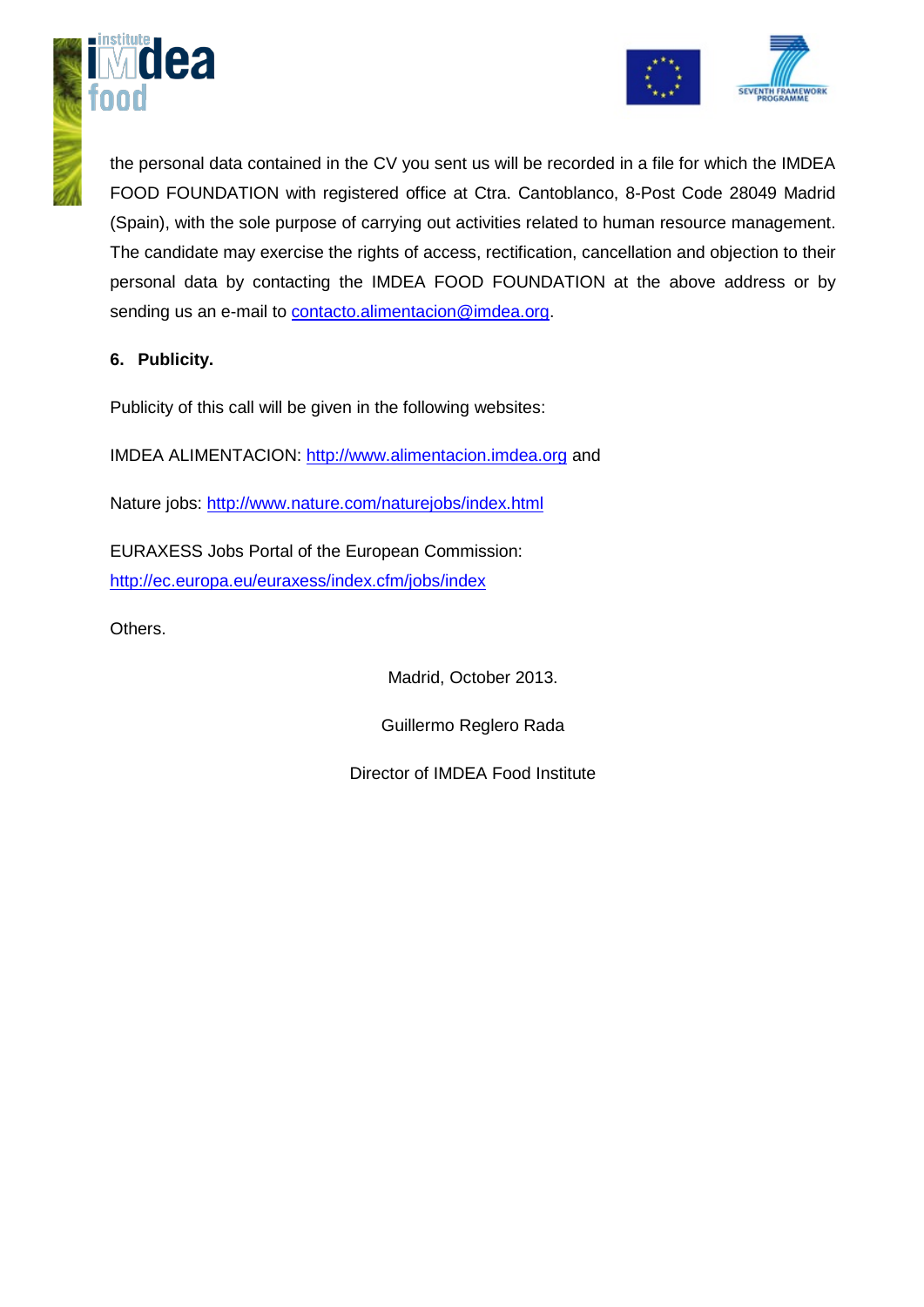



#### **Annex 1. Positions**

Candidates must fulfill the following requirements in the moment of applying:

#### **1.- Ref. PR2013/005**

- **Job Title Predoctoral researcher in Nutritional Genetics and Molecular Nutrition.**
- **Location** Madrid, SPAIN
- **Job Category** Nutrition/biomedical research/Genetics
- **Job Description** Highly motivated, creative and resourceful Molecular Biology & Genetics graduate to work in the context of a highly interactive multinational project towards the development of metabolomics and genetic biomarkers aimed to gaining understanding of the pre and post-transcriptional mechanisms of gene regulation and their role in optimal health and disease, as well as developing novel preventive and therapeutic approaches to maintain homeostasis and to correct dysregulation with emphasis in epigenetics and nutrition in relation to obesity.
- **Knowledge of**  Medical Genetics,
	- Molecular therapeutics,
	- Recombinant DNA applications,
	- Molecular Genetics, Bioinformatics,
	- Microbial Physiology and culture,
	- Biochemistry and Molecular Biology,

#### **Experience with** PERL, C, C++, Miranda

Laboratory experience in epigenetics and related techniques

Experience working with international teams

Proficiency in Spanish and English